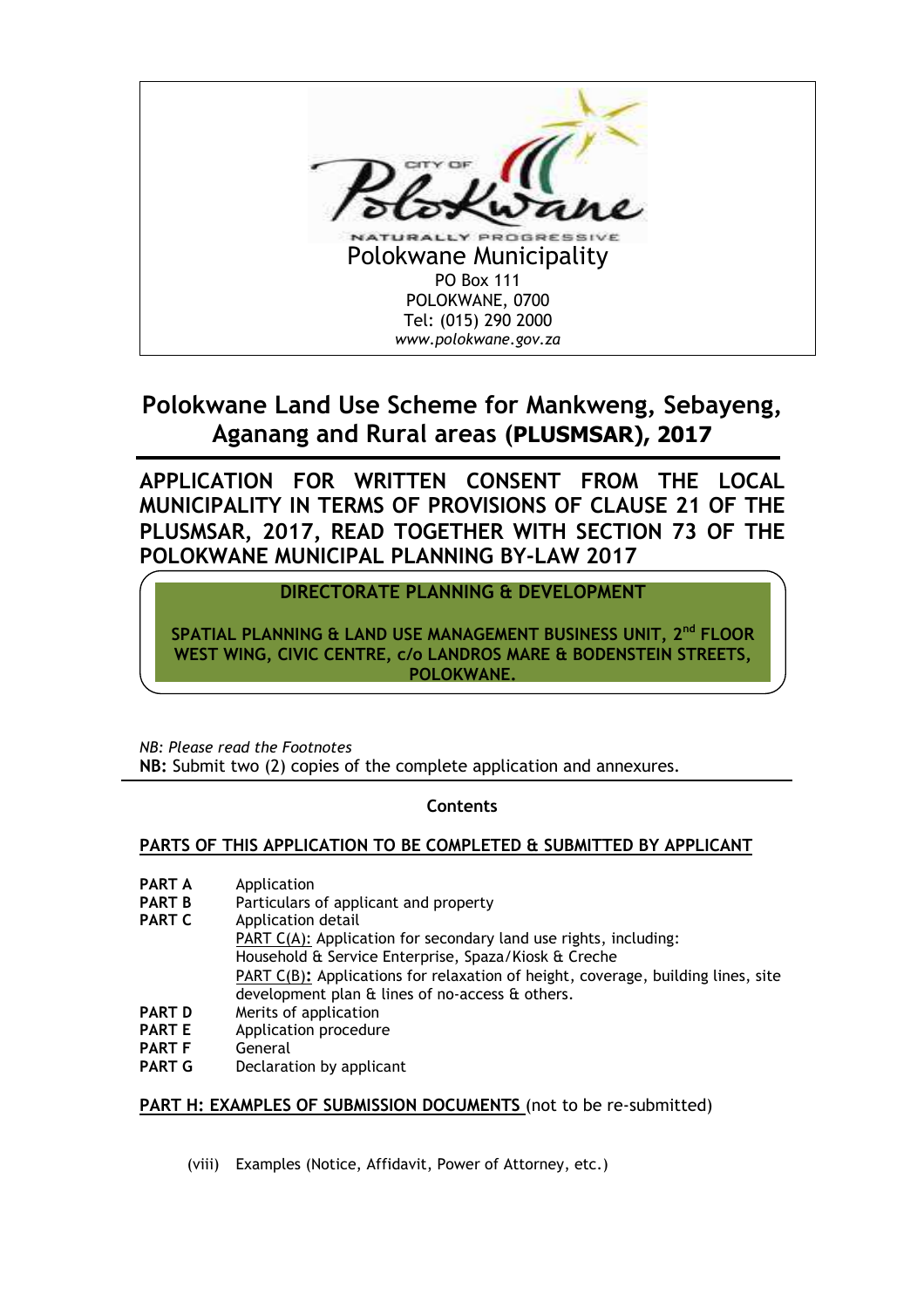## **APPLICATION FOR WRITTEN CONSENT IN TERMS OF PROVISIONS OF CLAUSE 22 OF THE Polokwane Land Use Scheme for Mankweng, Sebayeng, Aganang and Rural areas**

## **PART A: APPLICATION**

1. I/we the undersigned

being the *owner* of land described herein after, hereby apply in terms of Clause 22.1 of the *Polokwane Land Use Scheme for Mankweng, Sebayeng, Aganang and Rural areas* for Written Consent of the municipality for:

**Mark appropriate blocks with X**

- 1.1 Erect and use of a building or for the use of land in any use zone, whether wholly or partially for any purposes which requires the Written Consent of the local municipality (Column 5, Table "A"), namely:
	- (i) the carrying on of a *Household Enterprise* or *Service Enterprise* from a dwelling unit in Use Zones 1, 2, 4 or 15, subject to provisions of Clause 23;



- (ii) the use of a *Spaza* or *Kiosk;*
- (iii) the use of a *Crèche*;
- 1.2 Erection of additional (second) dwelling unit or relaxation of density/number of dwelling units on erf ;
- 1.3 Relaxation of height
- 1.4 Relaxation of coverage
- 1.5 Relaxation of building lines
- 1.6 Amendment of a *Site Development Plan*
- 1.7 Relaxation of lines of no access ;
- 1.8 Display of signs for the sale or lease of properties ; and
- 1.9 Consents as envisaged in the following clauses and purposes,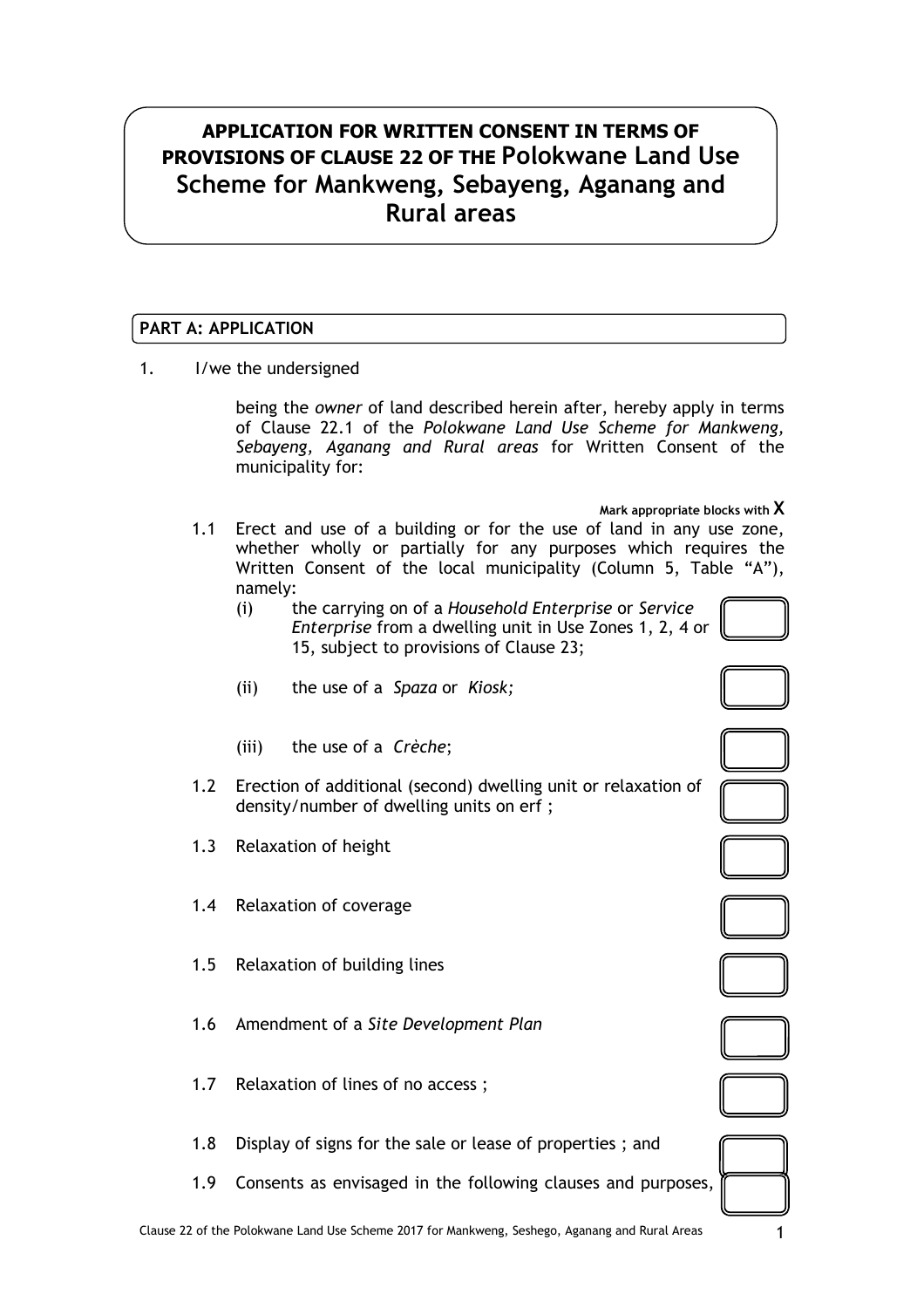namely:

- (a) Clause 13 i.r.o. subdivision of "Residential 2, 3 and 4" zoned erven into single dwelling units thereon;
- (b) Clause, 12 i.r.o. relaxation of conditions associated with Public Garages and Filling stations;
- (c) Clause 13 i.r.o. conditions applicable to subdivisions and panhandle erven;
- (d) Clause 13 i.r.o. number of persons permitted in one dwelling unit;
- (e) Clause 18 i.r.o. parking paces and access control systems.
- 2. The complete application detail shall be set out in **Part C, Paragraph 5** below.
- 3. I/we hereby acknowledge and accept that:
- 3.1 The local municipality may upon the granting of the consent contemplated in Clauses 22 of this scheme, impose conditions regarding the payment of contributions for the provision of services, open spaces and parks, as envisaged in Section 49(4) of the Spatial Planning and Land Use management Act, Act 16 of 2013, read with the provision of the Polokwane Municipal Planning By-Law (PMPB), 2017 or its successor in title for which purposes the provisions of Section 120 of the of the PMPB shall *mutatis mutandis* apply;
- 3.2 A consent granted by the local municipality by virtue of provisions of this Scheme does not entitle any person the right to use any land, or to erect or use buildings thereon in any manner or for any purpose which is prohibited by the provisions of any condition registered against the title deed under which such land is held, or imposed by legislation in respect of such land.
- 3.3 If any land use is permitted in terms of this scheme but otherwise restricted in the Title Deed, the onus lies with the owner of such property to:
	- (i) remove or wave the restriction by following the necessary procedure provided in legislation; and
	- (ii) to submit proof to the local municipality that such restrictive conditions has been removed.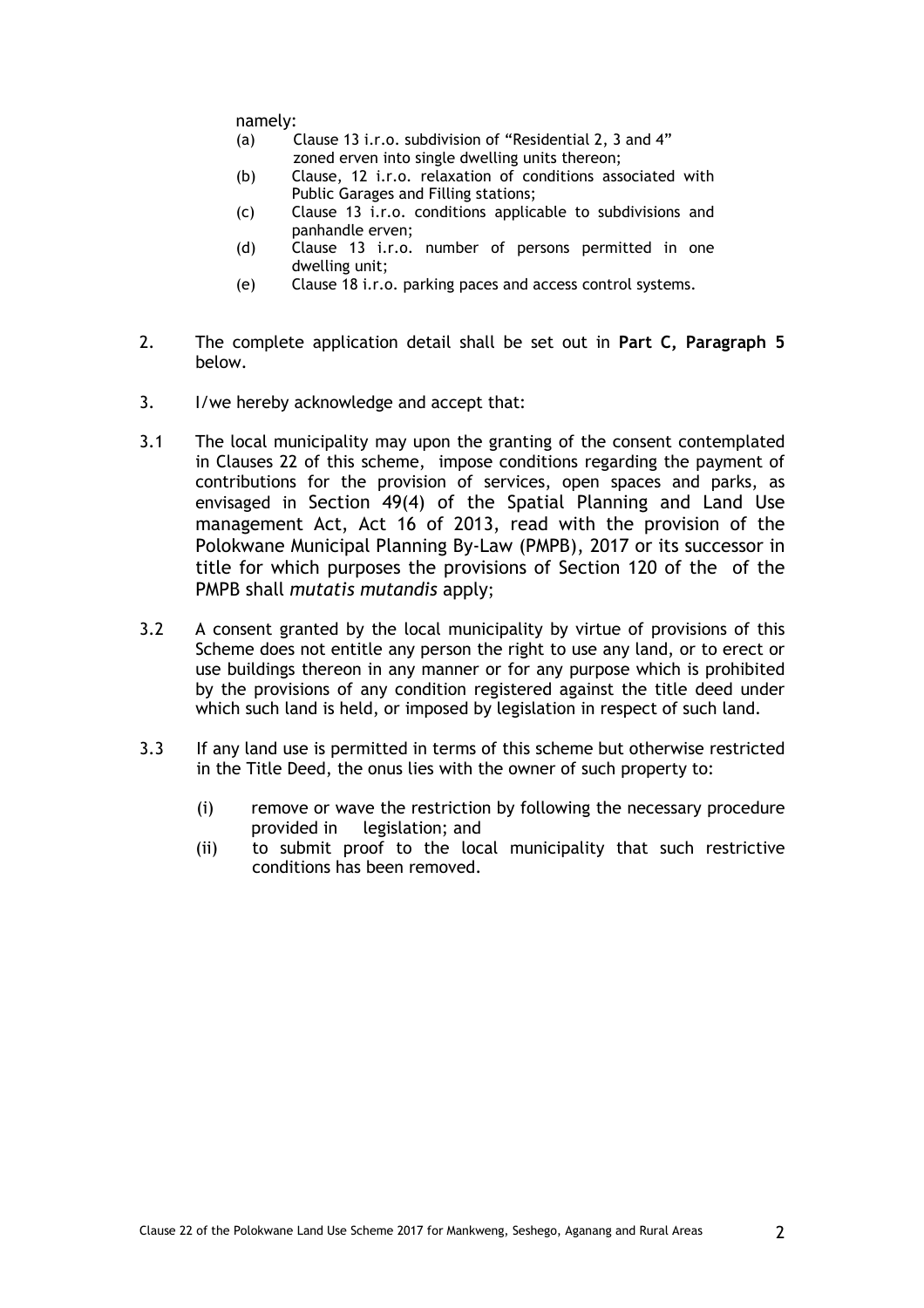## **PART B: PARTICULARS OF APPLICANT & PROPERTY**

- 4. I herby furnish the following information and particulars in respect of the owner and land.
- 4.1 Full name/s or <sup>1</sup>other particulars of registered owner of land/property:

4.2 Full name and/or particulars of the duly authorized person or agent of such owner mentioned in par. 4.1 above (if any):

4.3 In the case of an authorized person or agent, I hereby attach the Power of Attorney as well as company resolution, as contemplated in chapter 6 of the Municipal Planning By-Law 2017:

No, not attached or not applicable

| $\overline{\phantom{a}}$ |        |
|--------------------------|--------|
|                          |        |
|                          | ł<br>, |

If answered "yes", attached the documents and mark as **"Annexure A"** hereto.

Yes, attached hereto

- 4.3 Property description according to the Title Deed or Deed of Grant (*e.g. Erf 102 Mankweng A*):
- 4.4 I hereby attach a copy of the Title Deed, namely: (*e.g. e.g. T4523/2017*) **T**

The copy of the Title Deed is attached hereto and marked as "**Annexure B**".

4.5 Size of the property: (*e.g. 458m²)*

 <sup>1</sup> *Other particulars* means full particulars in the case of a company, close corporation, trust or any other legal entity, or a person charged with the administration of the estate thereof.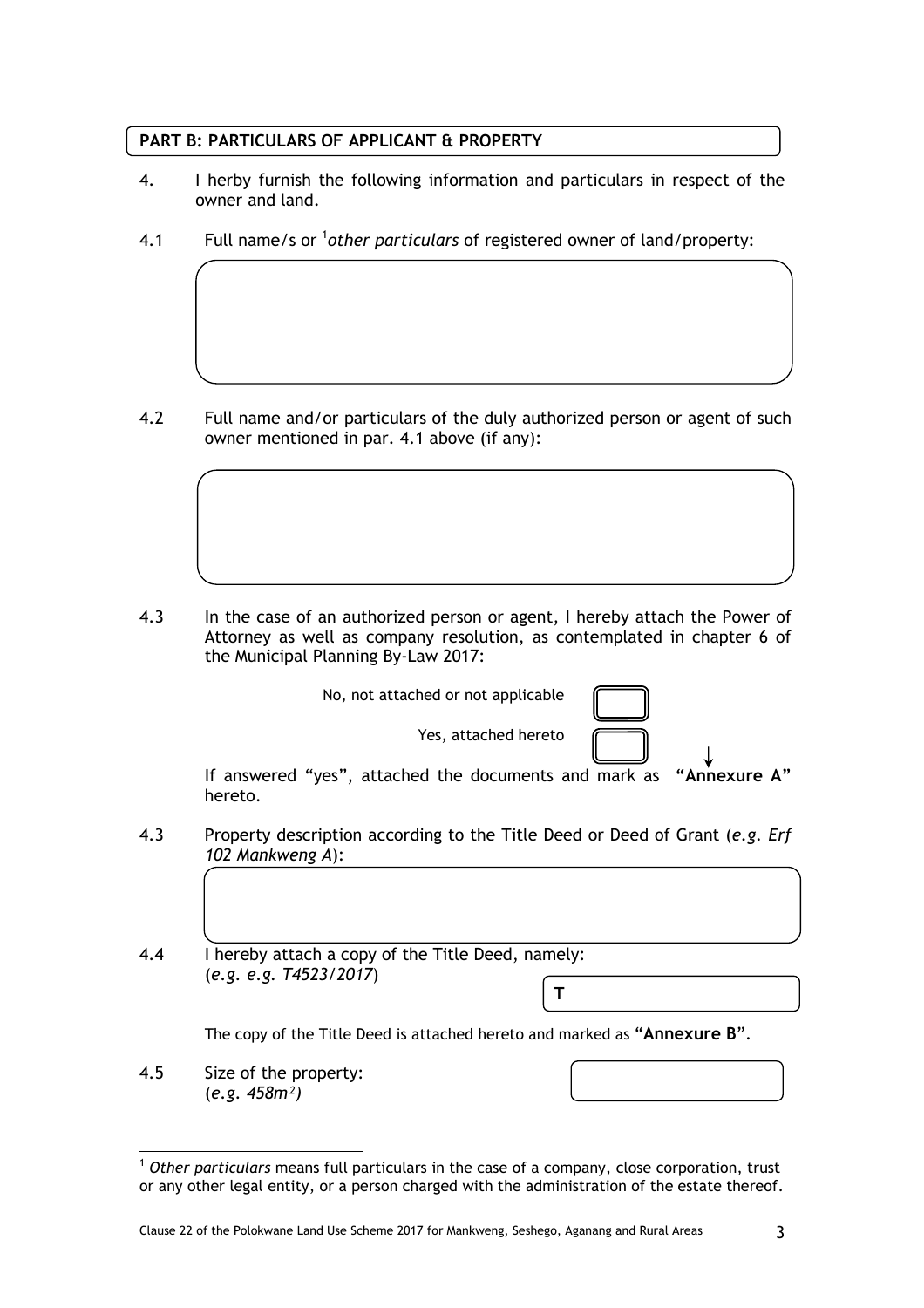- 4.6 Street address of property:
- 4.7 Existing zoning of the property in terms of the scheme *(e.g. "Residential 1"):*
- 4.8 Has any <sup>2</sup>other land use rights been granted on the property which may impact on this application?



If "yes", state the complete extent thereof and attach necessary proof of documentation and/or reference numbers where applicable.

Note: Information can be submitted in a separate annexure hereto.

4.9 Other contact detail of applicant:

| Postal address:    |           |
|--------------------|-----------|
| Tel. no:           | Cell. no: |
| Fax. no:           |           |
| e-mail<br>address: |           |

 $\frac{1}{2}$  Other land use rights may include consent from other the controlling authorities, e.g. i.t.o. provisions of Act 21 of 1940, or consent i.t.o. the title.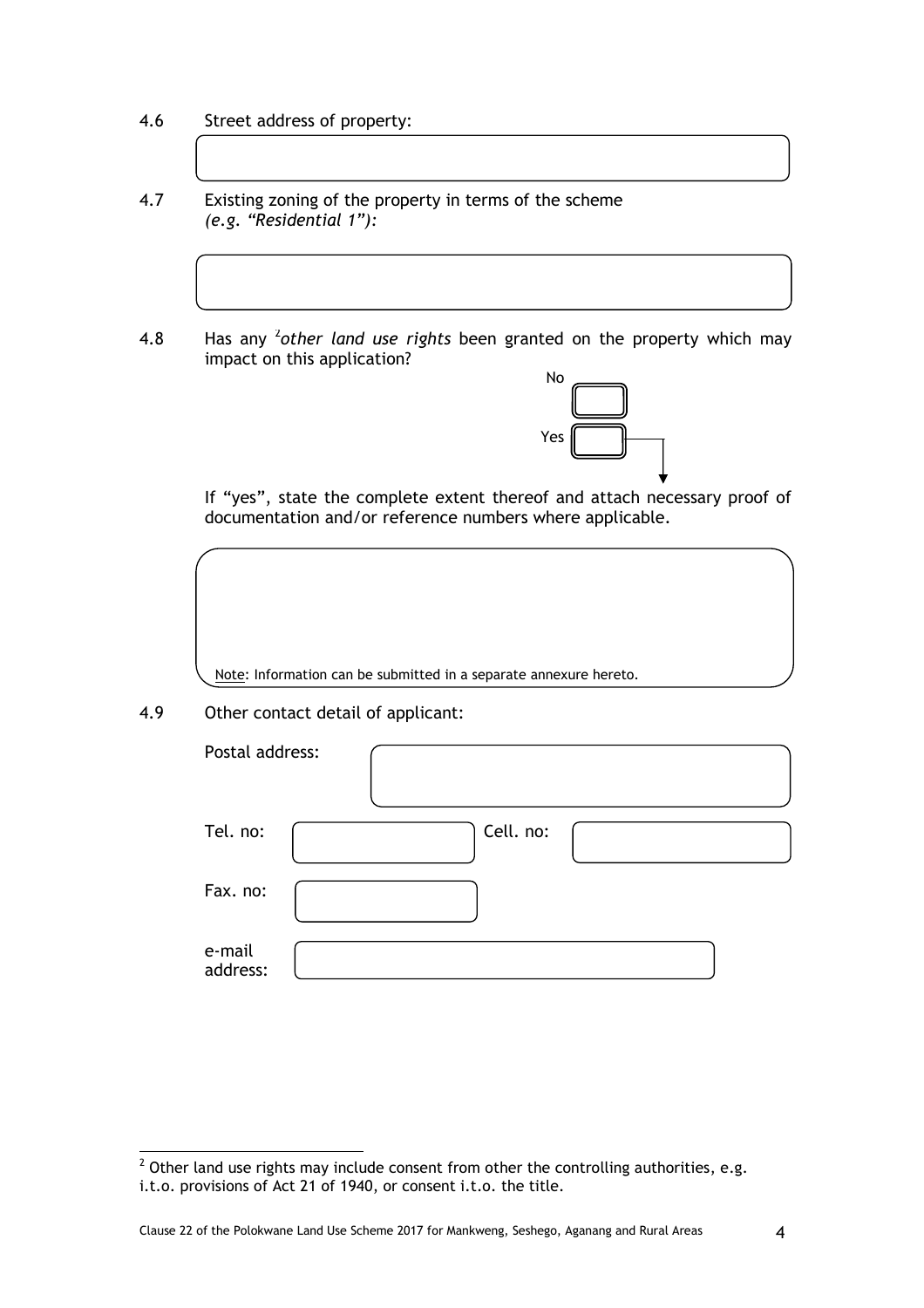## **PART C: APPLICATION DETAIL**

5. The application is made for the Special Consent from the Municipality:

## **PART C(A): Application for secondary land use rights.**

5.1 In terms of Clause 22.1.1 to erect and use of a building or for the use of land in any use zone, whether wholly or partially for any purposes which requires the Written Consent of the local municipality (Column 5, Table " $A$ "), for:

| (i)   | the carrying on of a Household Enterprise from a<br>dwelling unit, subject to provisions of Clause 23. | [Complete par. 5.2 below] |
|-------|--------------------------------------------------------------------------------------------------------|---------------------------|
| (i)   | the carrying on of a Service Enterprise from a dwelling<br>unit, subject to provisions of Clause 23.   | [Complete par. 5.2 below] |
| (iii) | the use of a Spaza                                                                                     | [Complete par. 5.3 below] |
| (iv)  | the use of a Kiosk                                                                                     | [Complete par. 5.3 below] |
| (v)   | the use of a Crèche                                                                                    | [Complete par. 5.4 below] |

## Subsequently:

## **HOUSEHOLD ENTERPRISE & SERVICE ENTERPRISE**

- 5.2 In the case of an application for a "Household Enterprise" or "Service Enterprise" read together with  $3$ Clause 24 of the scheme, the proposed use/s rights to be permitted and conditions thereto, are set out as follows:
- 5.2.1 Full name/s of all <sup>4</sup>occupant/s of land/property/building:



  $3$  Clause 24 specifically deals with consent and conditions for Household or Service Enterprises.

<sup>4</sup> *Occupant* is defined in Clause 6 of the scheme.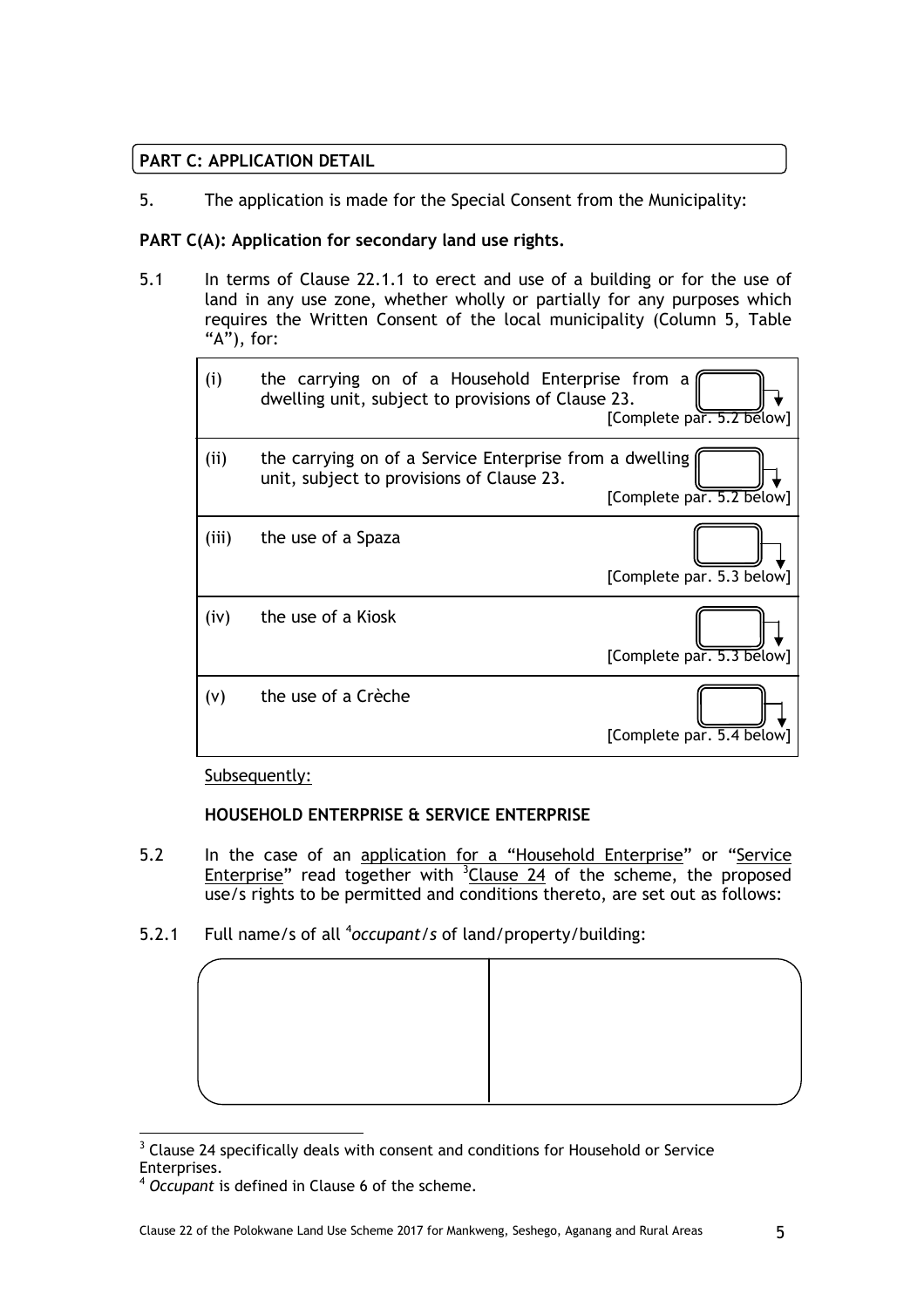5.2.2 I/we hereby provide the names and positions of all the persons who will practice the enterprise (including the principal of the enterprise) from the dwelling unit on land as described in paragraph 4 of Part B above.

| Name | <b>Position</b> |  |
|------|-----------------|--|
|      |                 |  |
|      |                 |  |
|      |                 |  |

5.2.3 I/we hereby provide the name of the person who is/will be the principal or in charge of the proposed enterprise, which will be conducted from the dwelling unit on land as described in paragraph 4 of Part B above.

| Name of principal: |  |  |
|--------------------|--|--|
|                    |  |  |

5.2.5 I/we hereby provide the names and positions/relationship of all employees, including any agent or representative, any apprentice or trainee, any partner, of such enterprise.

| Name | Position/relationship |
|------|-----------------------|
|      |                       |
|      |                       |
|      |                       |
|      |                       |

5.2.6 I/we hereby provide the names and detail i.r.o. shareholding (existing or proposed) of all partners or shareholding members of such enterprise, including any partner, director or member of a partnership, company or close corporation under which the applicant is/will be conducting the enterprise.

| <b>Full names</b> | Position | Shareholding |
|-------------------|----------|--------------|
|                   |          |              |
|                   |          |              |
|                   |          |              |
|                   |          |              |
|                   |          |              |
|                   |          |              |
|                   |          |              |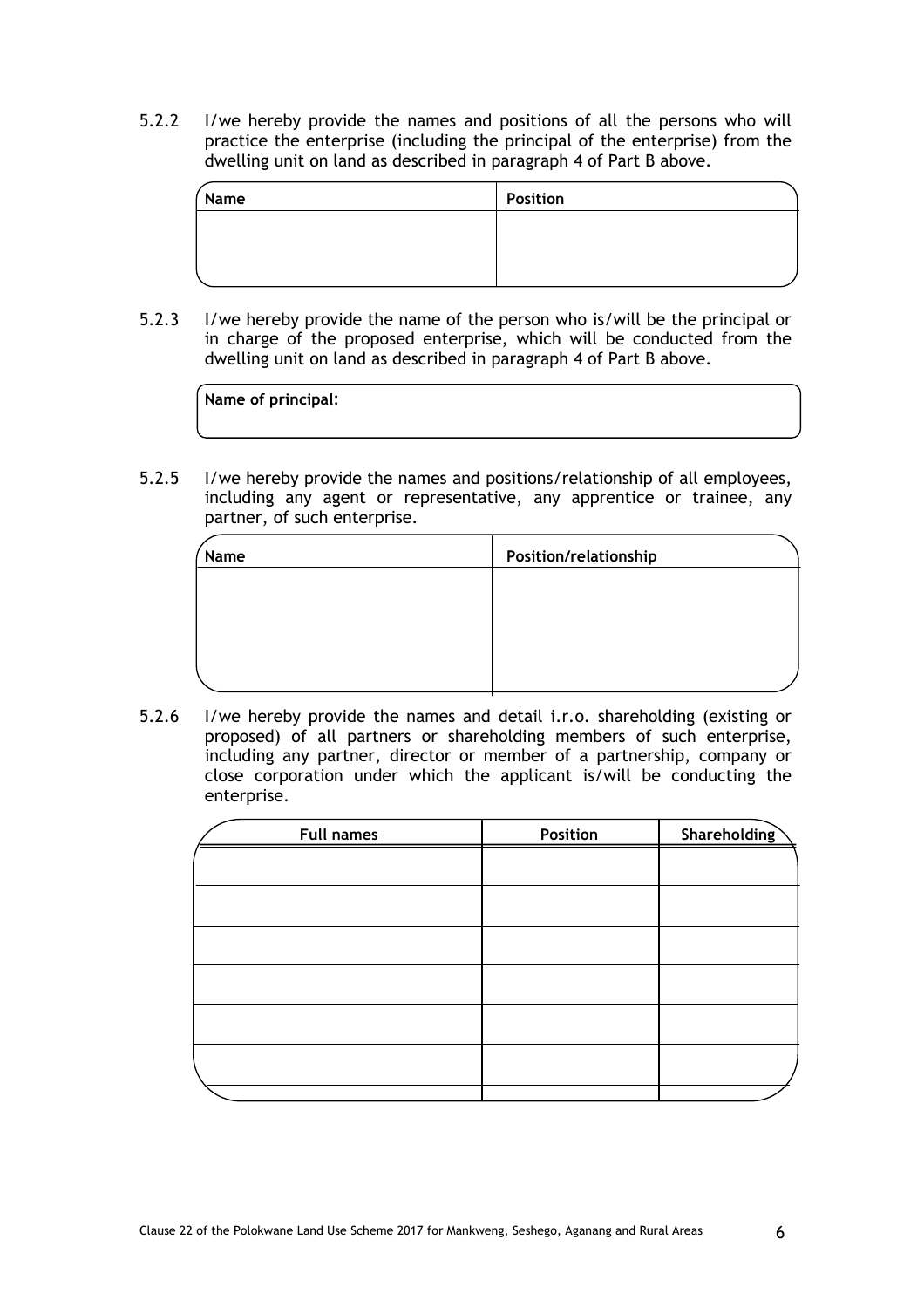5.2.7 In the case of a Company or Close Corporation, I/we hereby attach a copy of the relevant documentation (CK 2 documentation) issued by the Registrar of Companies & Close Corporations (CIPRO), as annexure hereto, marked:



- 5.2.8 In the case where a Company or Close Corporation is not registered yet, but the intention is to do so, I/we attach a copy of application in this regard or other relevant information, and further undertake to submit the relevant proof of registration of such entity within a period of three (3) months from approval of the application (should it be approved).
- 5.2.9 The proposed enterprise entails the following use of the land/dwelling unit and activities, namely:



 $\mathbf{I}$ 

5.2.10 I/we hereby provide the following information in the **table below**, pertaining to the dwelling unit and all buildings on the land described in paragraph 4 of Part B above and where the enterprise will be conducted from, AND also attach a **sketch plan/draft building plan** hereto, marked:

|                                                                                                         | $\epsilon$<br>Annexure "     |
|---------------------------------------------------------------------------------------------------------|------------------------------|
| * Please complete the table                                                                             |                              |
|                                                                                                         | Floor Area (in square meter) |
| <b>Existing</b><br>total<br>floor<br>of<br>area<br>dwelling<br>unit<br>i.r.o<br>proposed<br>enterprise. |                              |
| Main building:<br>$\Box$                                                                                | M <sup>2</sup>               |
| Outbuildings:<br>$\Box$                                                                                 | M <sup>2</sup>               |
| A: Total area:                                                                                          | M <sup>2</sup>               |
| Total floor area of proposed<br>additions of to dwelling unit:                                          |                              |
| B:<br>(Describe)                                                                                        | M <sup>2</sup>               |
| C: Grand Total area of dwelling                                                                         |                              |
| unit:<br>(Note: Use this area for calculations in par. 5.2.11 below)                                    | M <sup>2</sup>               |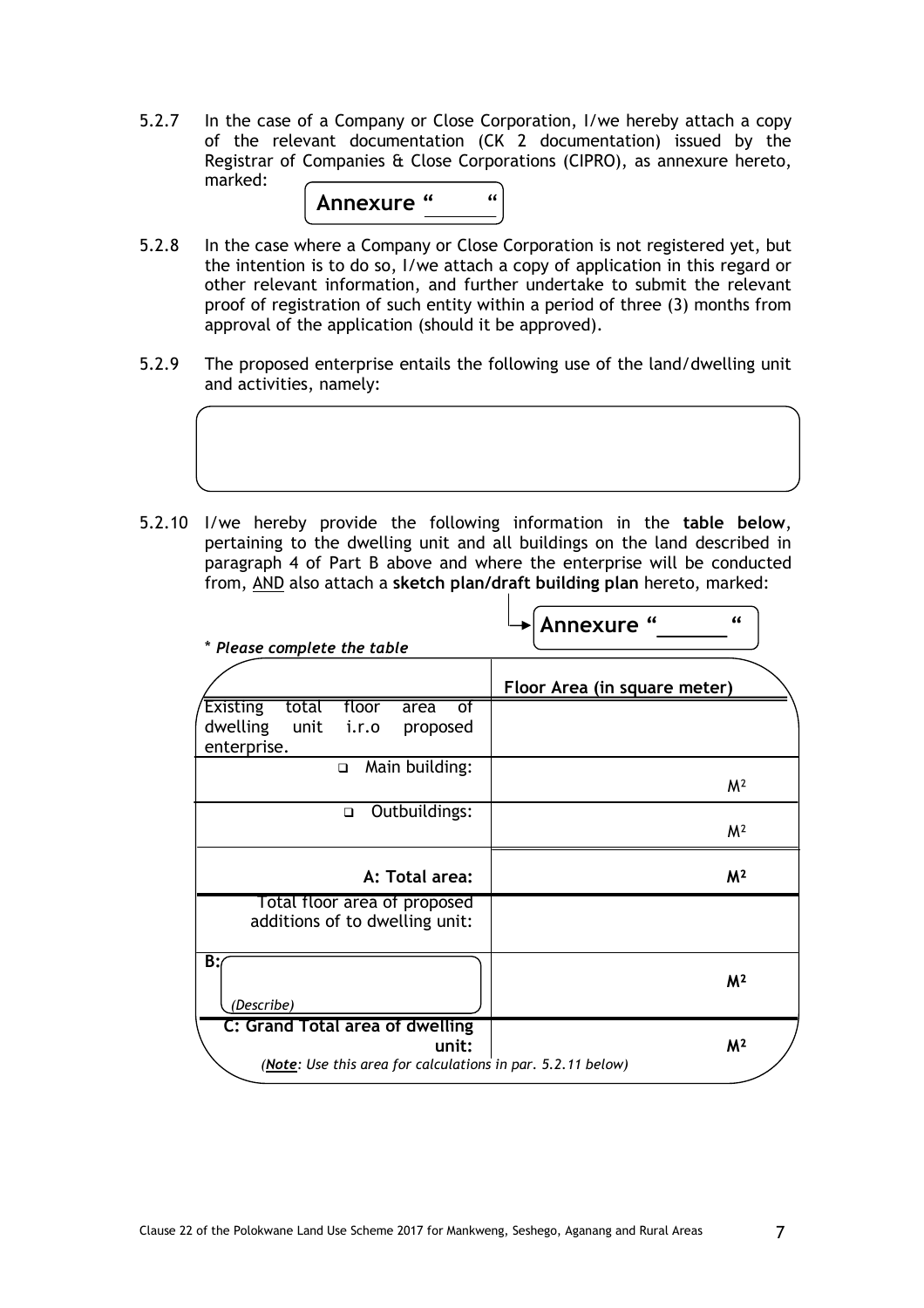5.2.11 The enterprise will be conducted from the following part/s of the dwelling unit, as also clearly indicated on the attached plan contemplated in par. 5.2.10 above.

| Description of part of the building<br>to be used for enterprise | Floor area of<br>building/part to<br>be used | Percentage<br>Οt<br><b>Grand Total Floor</b><br>Area (as indicated<br>in C, par 5.2.10) of<br>dwelling unit |
|------------------------------------------------------------------|----------------------------------------------|-------------------------------------------------------------------------------------------------------------|
| - from Main building                                             |                                              |                                                                                                             |
| (describe)                                                       | M <sup>2</sup>                               | $\%$                                                                                                        |
| - from Outbuilding/s                                             |                                              |                                                                                                             |
| (describe)                                                       | M <sup>2</sup>                               | $\%$                                                                                                        |
| <b>TOTAL</b>                                                     | M <sup>2</sup>                               | %,                                                                                                          |

- 5.2.12 If the part of the dwelling unit where the enterprise will be conducted from is in any way removed or detached from the main building, please state the distance and submit a draft Site Development Plan (SDP) whereby location of proposed enterprise is clearly indicated.
- 5.2.13 If the proposed enterprise is to be conducted from any part of the dwelling unit which does not form the core part of the dwelling unit or main building, or which is remotely removed from the main building, I/we hereby provide the following reasons to indicate the exceptional circumstances why the municipality may consider the approval of such application. I/we further understand that the municipality may, only in exceptional circumstances, approve such application.

*Complete reasons may be submitted in a separate annexure hereto.*

5.2.14 The following number of parking spaces will be provided on the property itself as more clearly indicated on the draft SDP. (Please note that no parking may be indicated on the road reserve and/or sidewalk along any street).

Number of parking spaces to be provided on the property/erf:

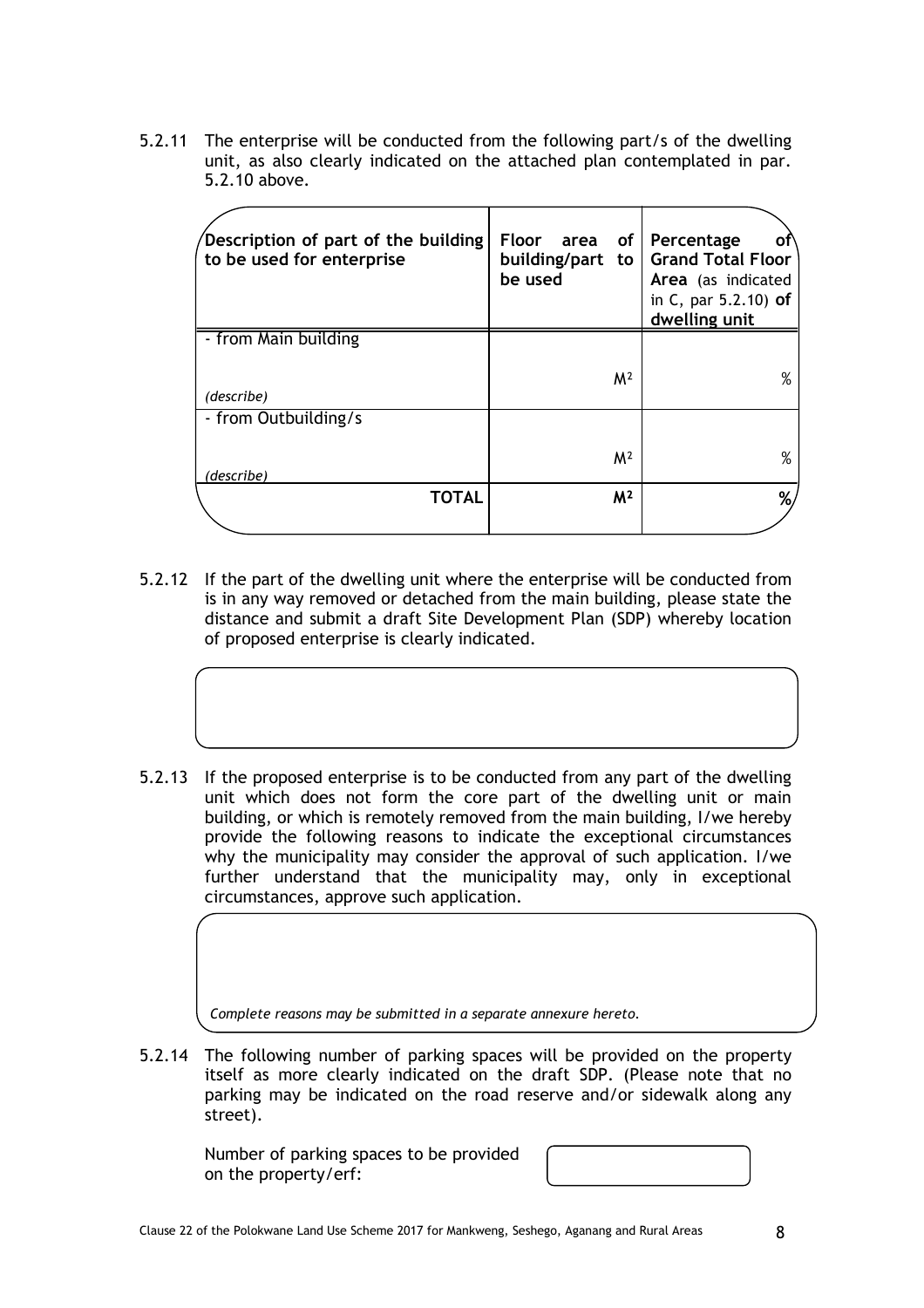5.2.15 In the case of a "Service Enterprise" and should the municipality require any loading zone, state whether at least one (1) loading zone can be provided on the property. Provide an indication of such location on a draft SDP.

Yes, at least one (1) loading zone can be provided, should the municipality require so

No, I/we will not be able to provide a loading zone; or in case of Household Enterprise, Not Applicable

- 5.2.16 Will any retail trade be conducted as part of the proposed enterprise? If so, please state the extent thereof
- 5.2.17 If any retail trade will be conducted from the property, is the retail trade in your opinion the main activity of the enterprise, or can it be regarded as a secondary outflow or subservient activity resulting from the main purpose/activities of the proposed enterprise?
- 5.2.18 Will any goods be displayed in public, in a window or in any other manner? If so, please describe.

Or

#### **SPAZA & KIOSK**

 $\overline{a}$ 

- 5.3 In the case of an application for a "Spaza" or "Kiosk", I/we hereby provide the following information:
- 5.3.1 The total floor area of all buildings, including proposed additions to buildings, from where the spaza/kiosk will be conducted from and on the land described in paragraph 4 of Part B above, is indicated on an attach a **sketch plan/draft building plan** hereto, marked:

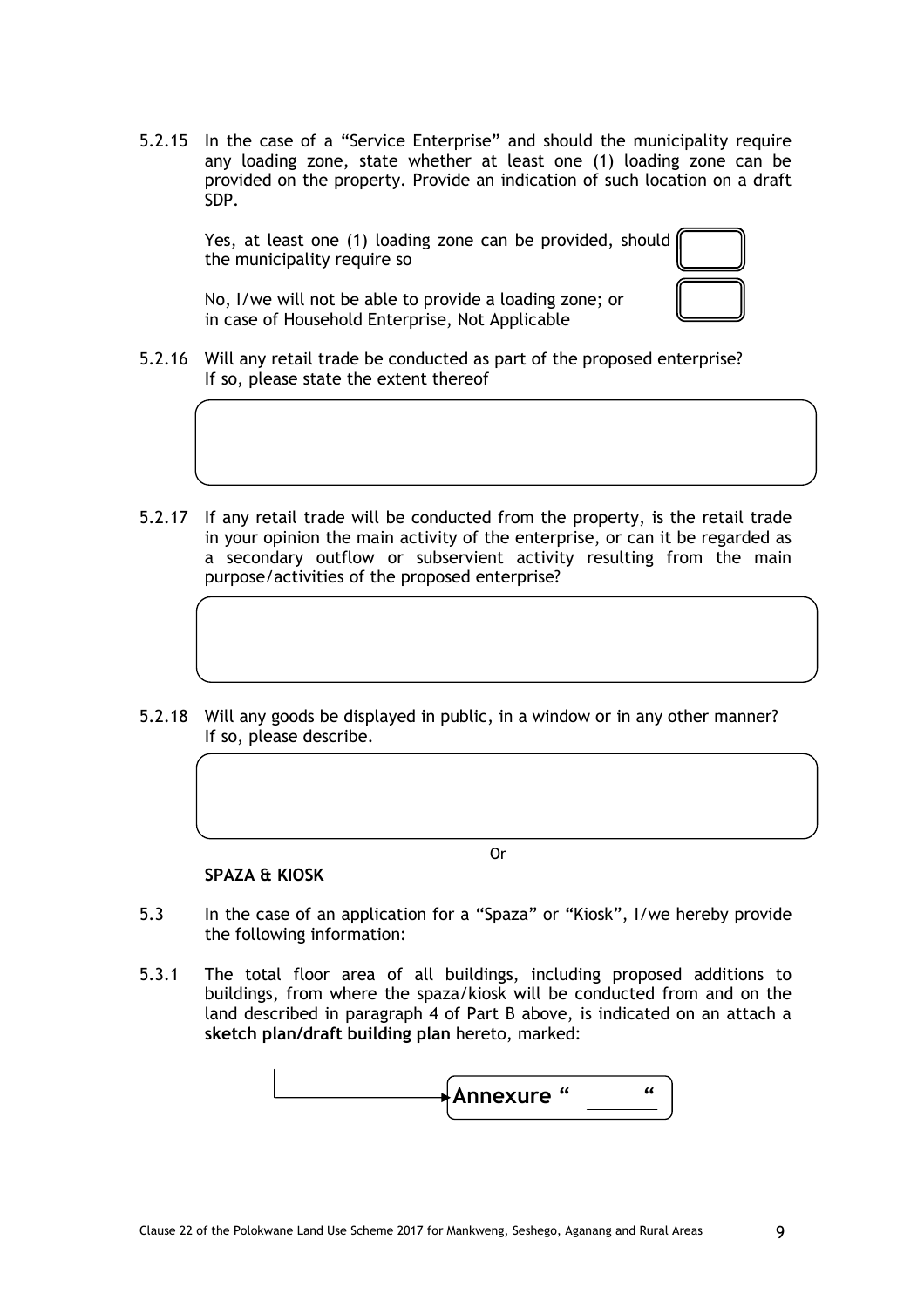5.3.2 I hereby intend to conduct the following use from land mentioned in paragraph 4, Part B, namely:

Spaza, not exceeding 30m² Kiosk, not exceeding 12m²

5.3.3 The total floor area of the proposed spaza/kiosk is:  $M^2$ 

5.3.4 In the case where a part of a dwelling unit will be used for the spaza/kiosk, I/we hereby submit the following detail i.r.o. the part of the building to be used for such purpose as also clearly indicated on a sketch plan/building plan referred to in par. 5.3.1 above.

*Describe the part to be used:*

5.3.4 The following number of parking spaces will be provided on the property itself as more clearly indicated on the draft SDP. (Please note that no parking may be indicated on the road reserve and/or sidewalk along any street).

Number of parking spaces to be provided on the property/erf:

5.3.5 I am/we are aware that in the case of a "Spaza" or "Kiosk", additional information shall be submitted and that additional procedure shall be followed, as contemplated in the relevant policy of the municipality, which may be amended from time to time.

I/we hereby attach an annexure in this regard which is marked as follows:

| Annexure |  |
|----------|--|

5.3.6 Will any alcohol beverages be sold and/or served on the property and/or from the proposed spaza/kiosk?

| es |  |
|----|--|
| No |  |
|    |  |

or

**CRECHE** 

5.4 In the case of an application for a "Crèche", I/we hereby provide the following information: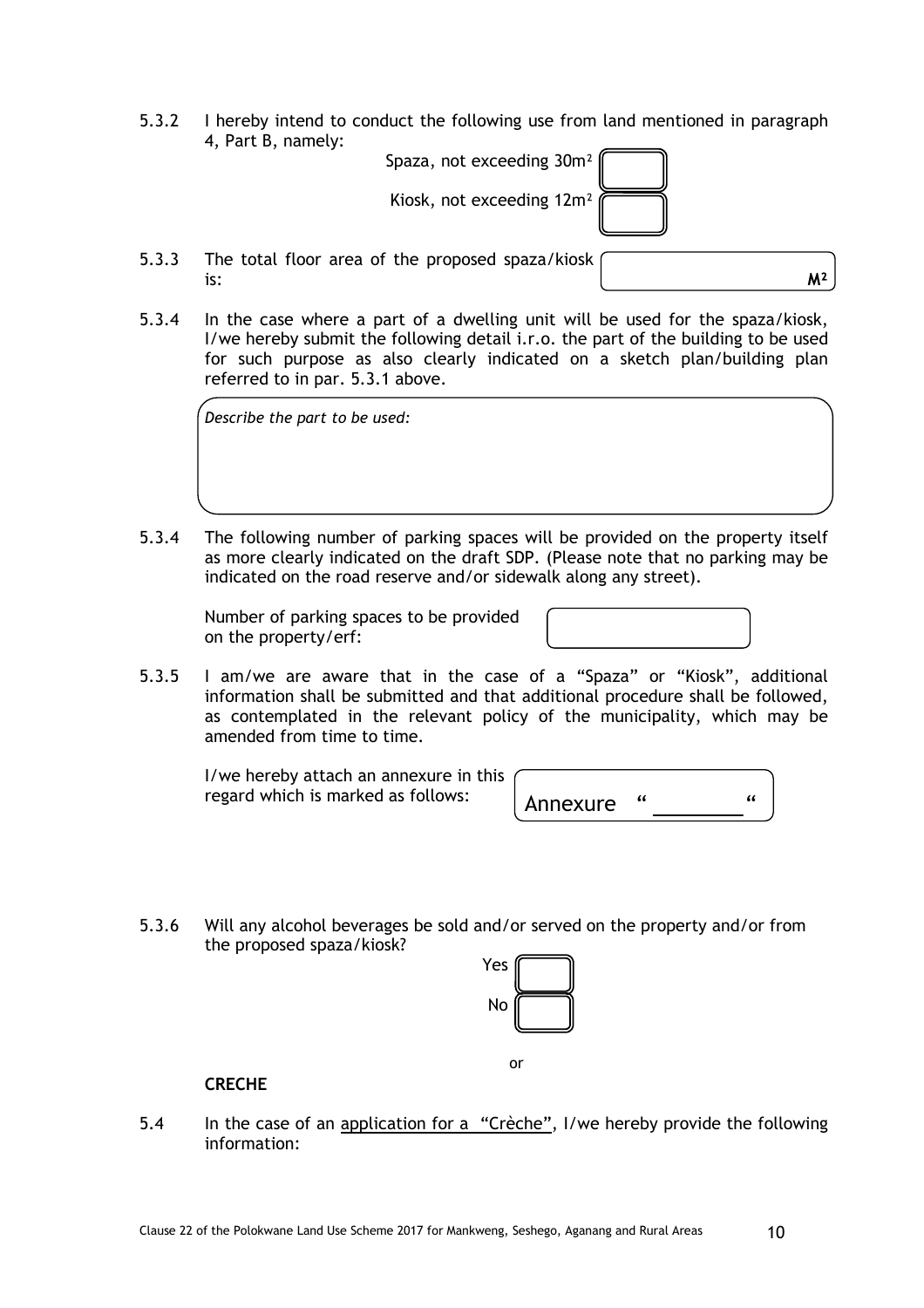5.4.1 The total floor area of all buildings, including proposed additions to buildings, from where the crèche will be conducted from and on the land described in paragraph 4 of Part B above, is indicated on an attach a **sketch plan/draft building plan** hereto, marked:



- 5.4.2 The total floor area for the proposed crèche is: (*see footnote below*) and  $M^2$
- 5.4.3 The total number of learners to attend the facility is:
- 5.4.4 The total number of personnel or tutors to be employed at the facility is: persons
- 5.4.5 The maximum age of learners to attend the facility is:

years

learners

5.4.6 The following number of parking spaces will and can be provided on the property itself as more clearly indicated on the draft SDP. (Please note that no parking may be indicated on the road reserve and/or sidewalk along any street).

Number of parking spaces to be provided on the property/erf:

5.4.7 Apart from the parking spaces mentioned in par. 5.4.6 above, I/we hereby confirm that an additional <sup>5</sup>Drop-off Zone can be provided and the detail is set out as follows and also more clearly indicated on the draft SDF.

and/or

**PART C (B): Relaxation of height, coverage, building lines, site development plan & lines of no-access & others.**

5.5 In terms of Clause 22.1.3 for the relaxation of Height of an erf as contained in **Column 12, Table "C"** and as follows, namely:

| From,<br>Existing/Primary right of:<br>(e.g. 2 stores)                            | storeys |
|-----------------------------------------------------------------------------------|---------|
| Relaxation to a <sup>6</sup> maximum height of:<br>(e.g. 3 storeys. See Footnote) | storeys |

to

<sup>5</sup> *Drop-off Zone* is defined in Clause 6.25 of the scheme.

 $<sup>6</sup>$  Please note the maximum provided in the Column and opposite the specific Use Zone, may</sup> not be exceeded.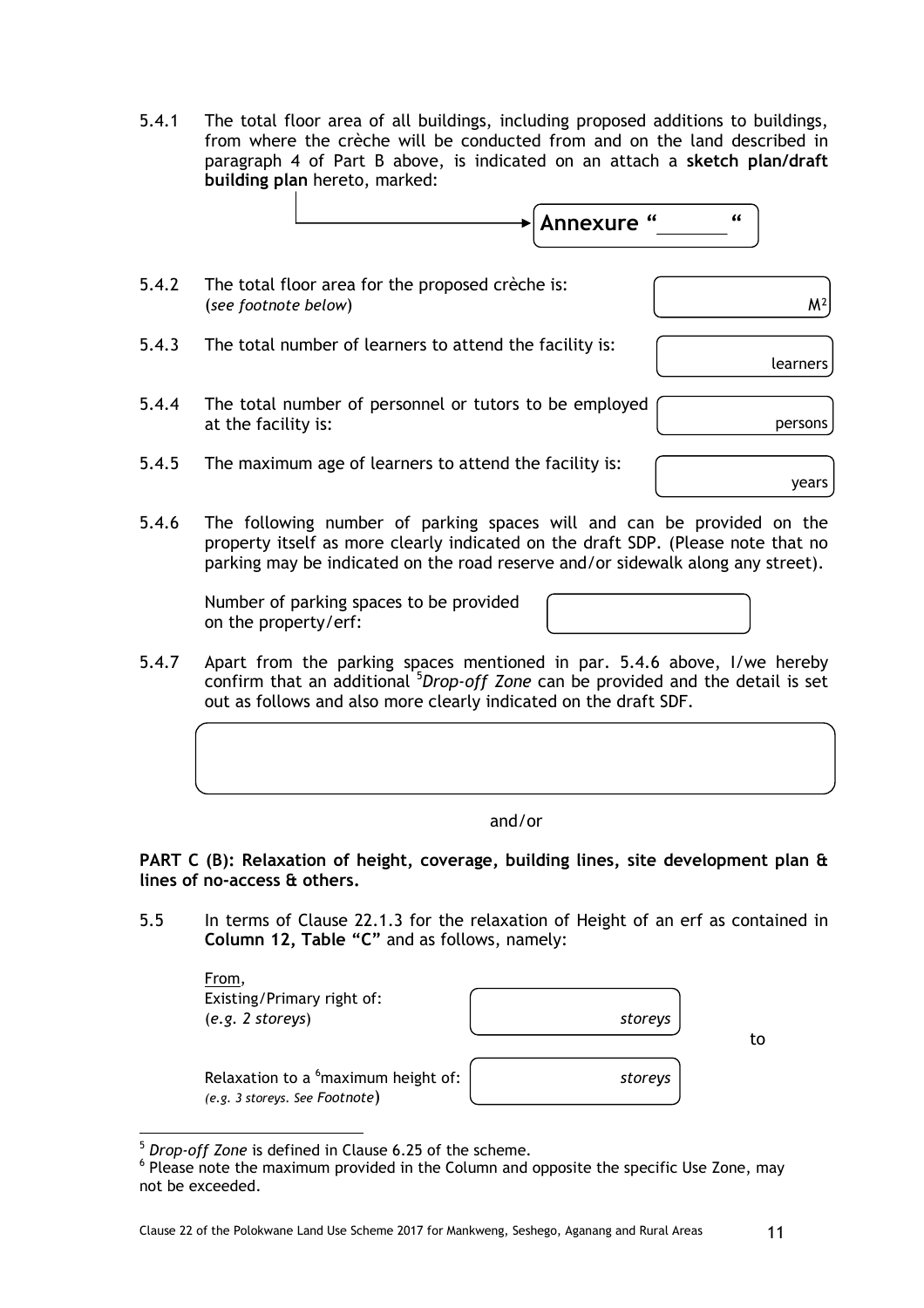#### And/or

5.6 In terms of Clause 22.1.4 for the relaxation of Coverage of an erf as contained in **Column 14, Table "C"** and as follows, namely:



And/or

5.7 In terms of Clauses 22.1.5; 22.1.6; 22.1.7; 22.1.8; 22.1.9, an application as follows:

| The application is in terms of Clause                             |  |
|-------------------------------------------------------------------|--|
| For the purpose of :                                              |  |
| And subsequently set out as follows:                              |  |
|                                                                   |  |
|                                                                   |  |
|                                                                   |  |
|                                                                   |  |
| Note: More detail may be submitted in a separate annexure hereto. |  |
|                                                                   |  |
|                                                                   |  |

## **PART D: MERITS OF THE APPLICATION**

## **Purpose**.

6. The purpose of this application and intended consent can be summarized as follows:

Note: Information may be submitted in a separate motivational memorandum hereto.

 7 Please note that the maximum percentage provided in the Column and opposite the specific Use Zone, may not be exceeded.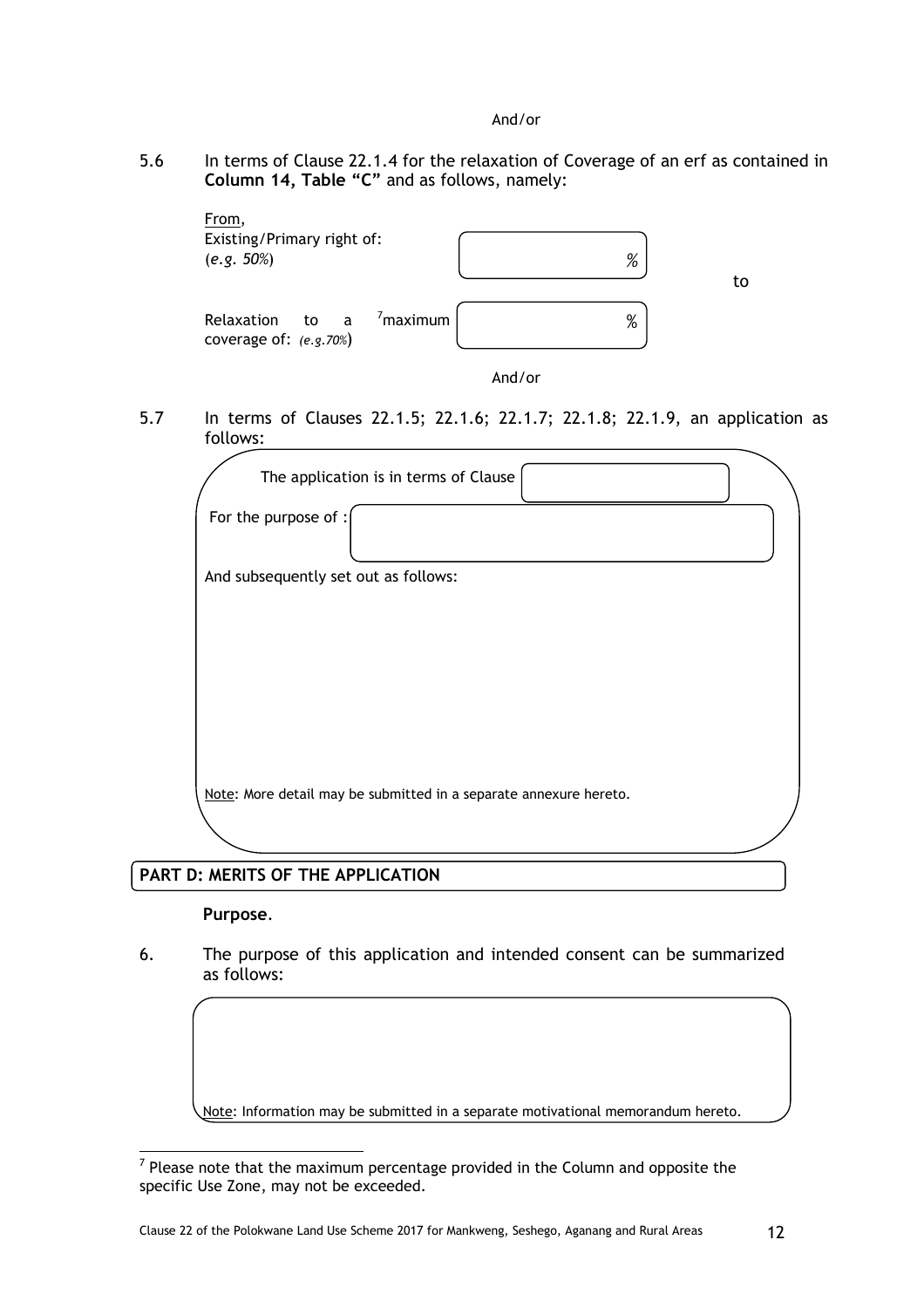#### **Merits of intended use.**

7.1 I/we hereby confirm that I/we are aware of the Criteria for consideration of the application for Written Consent as set out in Clause 20.1 of the scheme, and hereby furnish a detail **motivational memorandum** in this regard and attached it hereto.

> No, I have not submitted any motivational memorandum

Yes, a motivational memorandum is attached hereto

7.2 **NB!**  I am/we are aware that the failure to submit a motivational memorandum whereby the Criteria of Clause 20.1 is addressed, may lead to the rejection of the application and/or disqualification thereof.

## **PART E: APPLICATION PROCEDURE**

- 8.1 I/we hereby confirm that I/we are aware of the procedure to follow and responsibilities on the applicant as more clearly set out in **Clauses 22.2** to **22.5** of the scheme and will submit the required information to the municipality, and further hereto:
- 8.2 I/we submit the following information to assist the municipality, namely:
- 8.2.1 The notice of the application as contemplated in Clause 22.2.1 of the scheme, will be posted for a period of at least 14 days, starting from the following date:

8.2.2 The objection period will lapse on the following

**NOTE:** The provisions of Clause 22 of the scheme with specific reference to the procedure to be followed, is set out in explanatory pages hereto.

## **PART F: GENERAL**

date:

- 9. I/we hereby attach two (2) copies of the following documentation and information, namely:
- 9.1 A **motivational memorandum**, at least addressing the criteria set out in Clause 20.1 of the scheme.
- 9.2 A Power of Attorney <sup>8</sup>[Regulation 46] and Company Resolution (where applicable) [Regulation 45], marked l "**Annexure A**".

  $^8$  Regulations 45 and 46 of the Town-Planning  $\rm{\textup{ft}}$  Townships Ordinance, 1986 (Ord. 15 of 1986)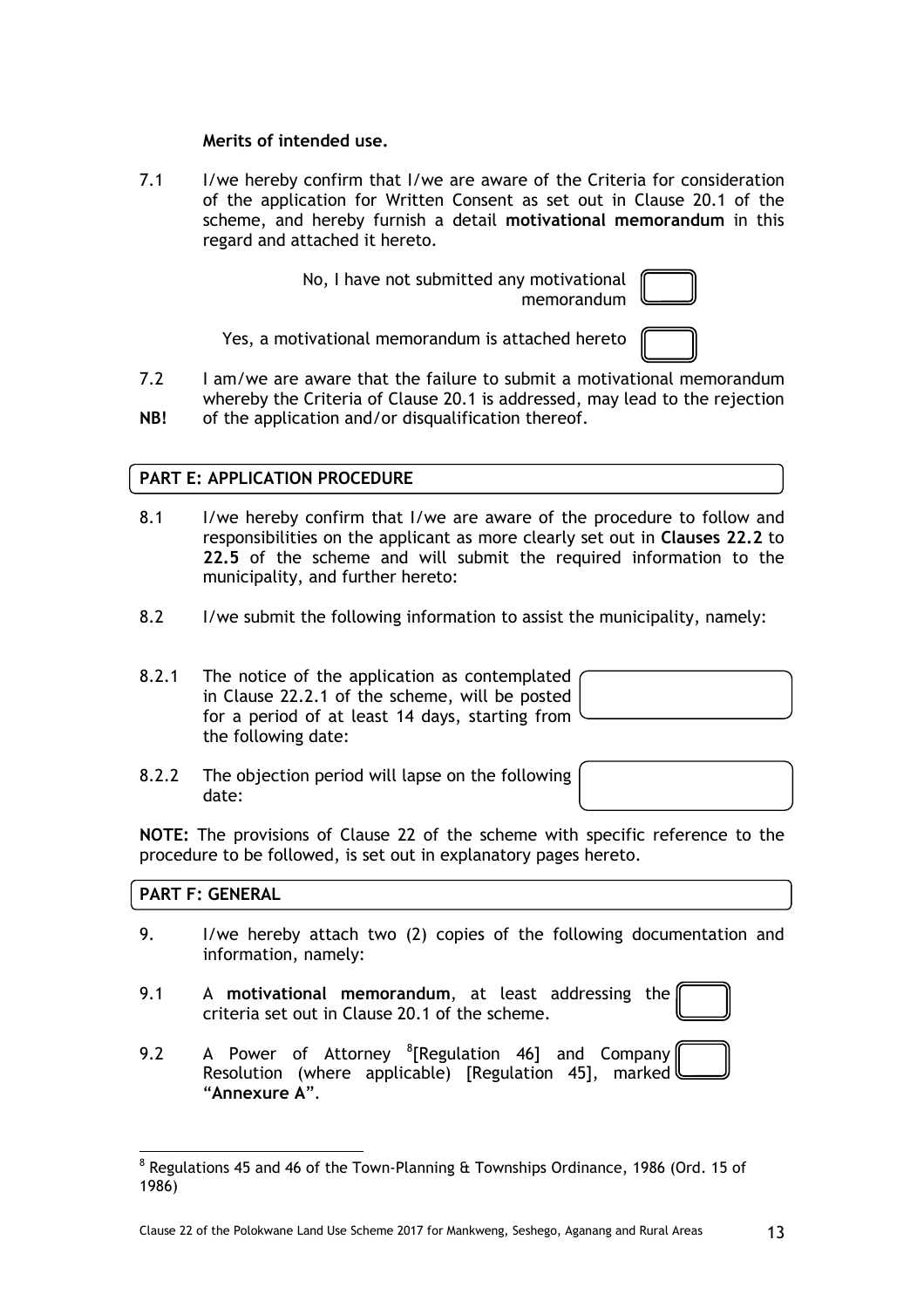|            | 9.3 A copy of the Title Deed or Deed of Grant, marked<br>"Annexure B". |  |
|------------|------------------------------------------------------------------------|--|
| $Q \Delta$ | Application fee/proof of payment of the application fee as             |  |

9.4 Application fee/proof of payment of the application fee as determined i.t.o Schedule 17 of the Town Planning and Townships Ordinance, 1986.

| Application fee payable: $\mathsf{n}$ |  |
|---------------------------------------|--|
|                                       |  |
| [Official Use Only]                   |  |
|                                       |  |
|                                       |  |

- **NB:** I/we confirm that I am/we are aware that failure to submit the documents set out in par. 9.1 to 9.4, may lead to the rejection of the application and/or disqualification thereof.
- 9.5 Other documentation (where applicable), namely:

Please note: Additional documents should be marked as annexure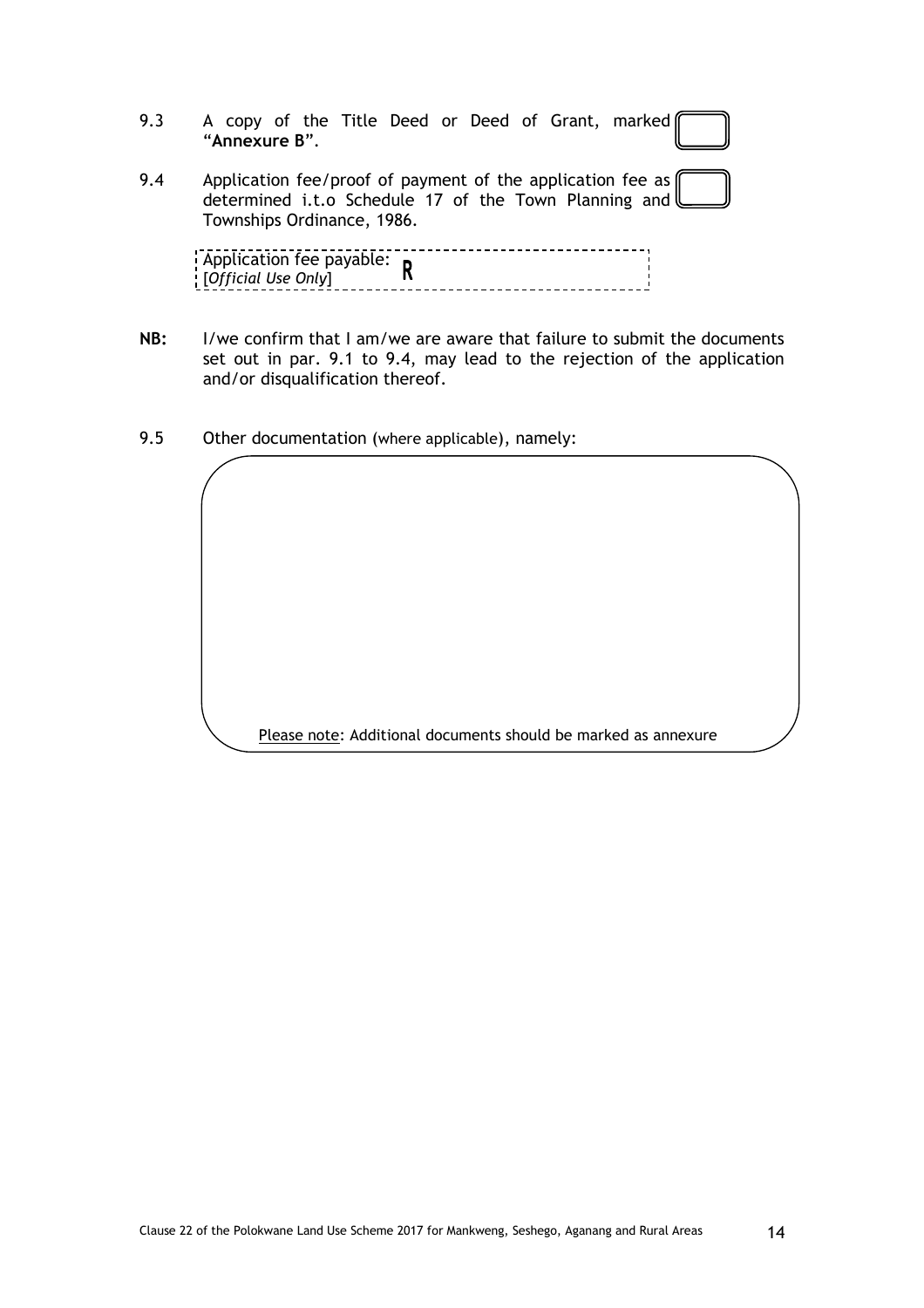#### **PART G: DECLARATION BY APPLICANT**

- 10.1 I hereby declare that the information contained in this application is true and the application is done to the best of my knowledge. I am/we are also aware of the stipulations of Section 132 of the Town-Planning and Townships Ordinance, 1986 (Ordinance 15 of 1986), which stipulates that any person who willfully and with intent to defraud, furnishes false or misleading information in connection with an application, shall be guilty of an offence.
- 10.2 I/we also undertake to submit any further information that may be required by the municipality to finaslise the application.

| Signed in | on this |  |  |
|-----------|---------|--|--|
|           |         |  |  |

of 200 .

**SIGNATURE OF APPLICANT**

Witnesses:

| ,一个人的人都是一个人的人,一个人的人都是一个人的人,一个人的人都是一个人的人,一个人的人都是一个人的人,一个人的人,一个人的人,一个人的人,一个人的人,一个人 |  |
|----------------------------------------------------------------------------------|--|

2.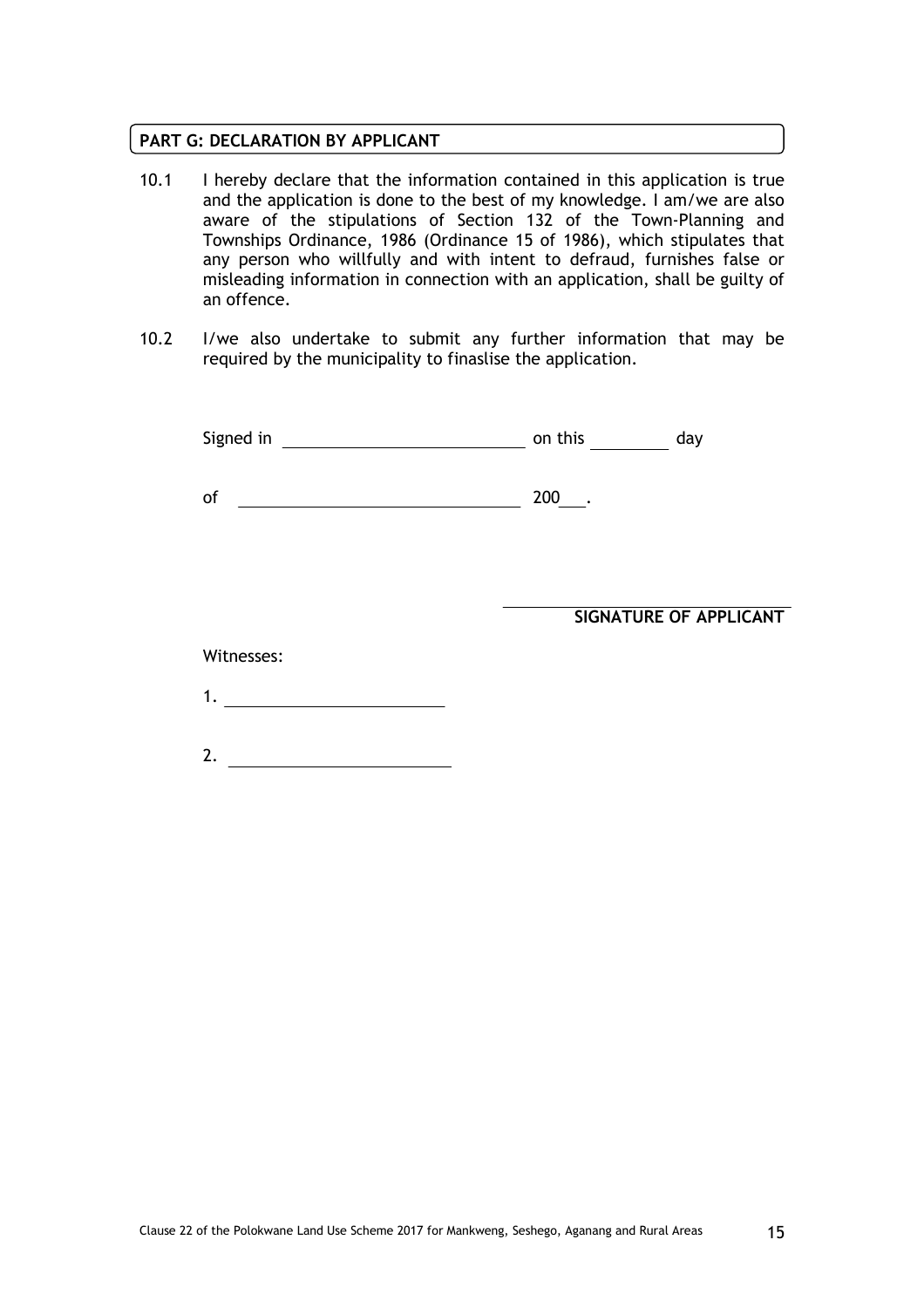Example of notice (in English) to be posted on the land.

|                                                                                                                                                                                                                                                                                                                                                                                                                                                               | <b>SPECIAL POWER OF ATTORNEY</b> |                |                                          |
|---------------------------------------------------------------------------------------------------------------------------------------------------------------------------------------------------------------------------------------------------------------------------------------------------------------------------------------------------------------------------------------------------------------------------------------------------------------|----------------------------------|----------------|------------------------------------------|
|                                                                                                                                                                                                                                                                                                                                                                                                                                                               | I/We, the undersigned            |                |                                          |
| (Full names)                                                                                                                                                                                                                                                                                                                                                                                                                                                  |                                  |                | (id.                                     |
| do hereby nominate, constitute and appoint:                                                                                                                                                                                                                                                                                                                                                                                                                   |                                  |                | $\hspace{1.5cm}$ (property description), |
| (Full names)                                                                                                                                                                                                                                                                                                                                                                                                                                                  |                                  |                |                                          |
| with power of Substitution to be my lawful Town Planners and appointed<br>Agent in name, place and stead, to make application in terms of the<br>Polokwane Land Use Scheme, 2017 for Mankweng, Sebayeng, Aganang and Rural<br>Areas read together with Municipal Planning By-Law, 2017, for:                                                                                                                                                                  |                                  |                |                                          |
| The Special Consent of the municipality on the mentioned erf/land, for                                                                                                                                                                                                                                                                                                                                                                                        |                                  |                |                                          |
| (Proposed Use and purpose)                                                                                                                                                                                                                                                                                                                                                                                                                                    |                                  |                |                                          |
| and generally affecting the aforesaid, to do or cause to be done whatsoever shall<br>be requisite, as fully and effectually, for all intents and purposes, as I might or<br>could do if personally present and acting herein hereby ratifying, allowing and<br>confirming and promising and agreeing to ratify, allow and confirm all and<br>whatsoever my said Town Planner and Agent shall lawfully do, or cause to be done,<br>by virtue of these present. |                                  |                |                                          |
|                                                                                                                                                                                                                                                                                                                                                                                                                                                               |                                  |                |                                          |
|                                                                                                                                                                                                                                                                                                                                                                                                                                                               |                                  | on this day of | 20<br>in                                 |
|                                                                                                                                                                                                                                                                                                                                                                                                                                                               |                                  |                |                                          |
|                                                                                                                                                                                                                                                                                                                                                                                                                                                               |                                  |                |                                          |
|                                                                                                                                                                                                                                                                                                                                                                                                                                                               |                                  |                | (Signed)                                 |
|                                                                                                                                                                                                                                                                                                                                                                                                                                                               |                                  |                |                                          |
|                                                                                                                                                                                                                                                                                                                                                                                                                                                               |                                  |                |                                          |
| Signed at<br>the presence of the undersigned witnesses.<br>As witnesses:<br>$7_{\odot}$                                                                                                                                                                                                                                                                                                                                                                       |                                  |                |                                          |
|                                                                                                                                                                                                                                                                                                                                                                                                                                                               |                                  |                |                                          |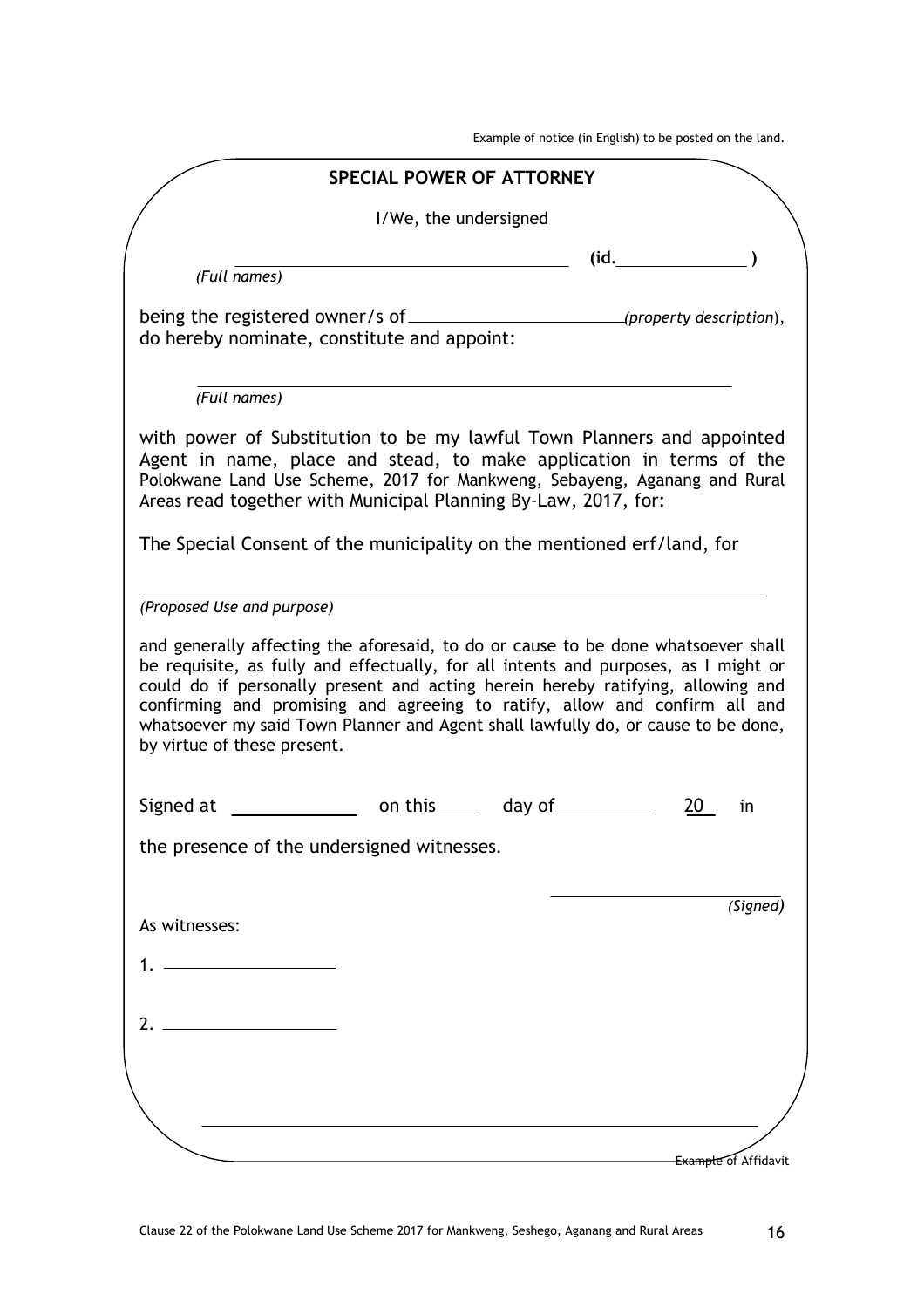|                        |                               |                                                 | <b>AFFIDAVIT</b>                                                                                                                                                                                                                                                                                                  |                         |  |
|------------------------|-------------------------------|-------------------------------------------------|-------------------------------------------------------------------------------------------------------------------------------------------------------------------------------------------------------------------------------------------------------------------------------------------------------------------|-------------------------|--|
|                        |                               |                                                 | Reference: written Consent ito Polokwane Land Use Scheme, 2017 for<br>Mankweng, Sebayeng, Aganang and Rural Areas i.r.o.                                                                                                                                                                                          |                         |  |
|                        | (Property description)        |                                                 |                                                                                                                                                                                                                                                                                                                   |                         |  |
|                        |                               | Aganang and Rural Areas, on the following land: | that I/we have posted and maintained the notice for a period of at least 14 days in<br>the prescribed form and manner in a conspicuous place as prescribed in Clause<br>21.1(iii) of the Polokwane Land Use Scheme, 2017 for Mankweng, Sebayeng,                                                                  |                         |  |
| (Property description) |                               |                                                 |                                                                                                                                                                                                                                                                                                                   |                         |  |
|                        |                               |                                                 |                                                                                                                                                                                                                                                                                                                   |                         |  |
| (Signed) APPLICANT     |                               |                                                 |                                                                                                                                                                                                                                                                                                                   |                         |  |
|                        |                               |                                                 | I certify that the above mentioned affidavit was declared to me and that the<br>declarant confessed that he/she is familiar with the contents of this sworn affidavit<br>and understands it. The affidavit was confirmed by oath in my presence and the<br>declarant's signature was administered in my presence. |                         |  |
|                        |                               |                                                 | Sworn and signed in my presence at <b>with the system of the Sworn and Signed</b> in my presence at                                                                                                                                                                                                               | on this ___________ day |  |
|                        |                               |                                                 |                                                                                                                                                                                                                                                                                                                   |                         |  |
|                        |                               |                                                 |                                                                                                                                                                                                                                                                                                                   |                         |  |
|                        | (Signed) COMMISIONER OF OATHS |                                                 |                                                                                                                                                                                                                                                                                                                   |                         |  |
|                        |                               |                                                 |                                                                                                                                                                                                                                                                                                                   |                         |  |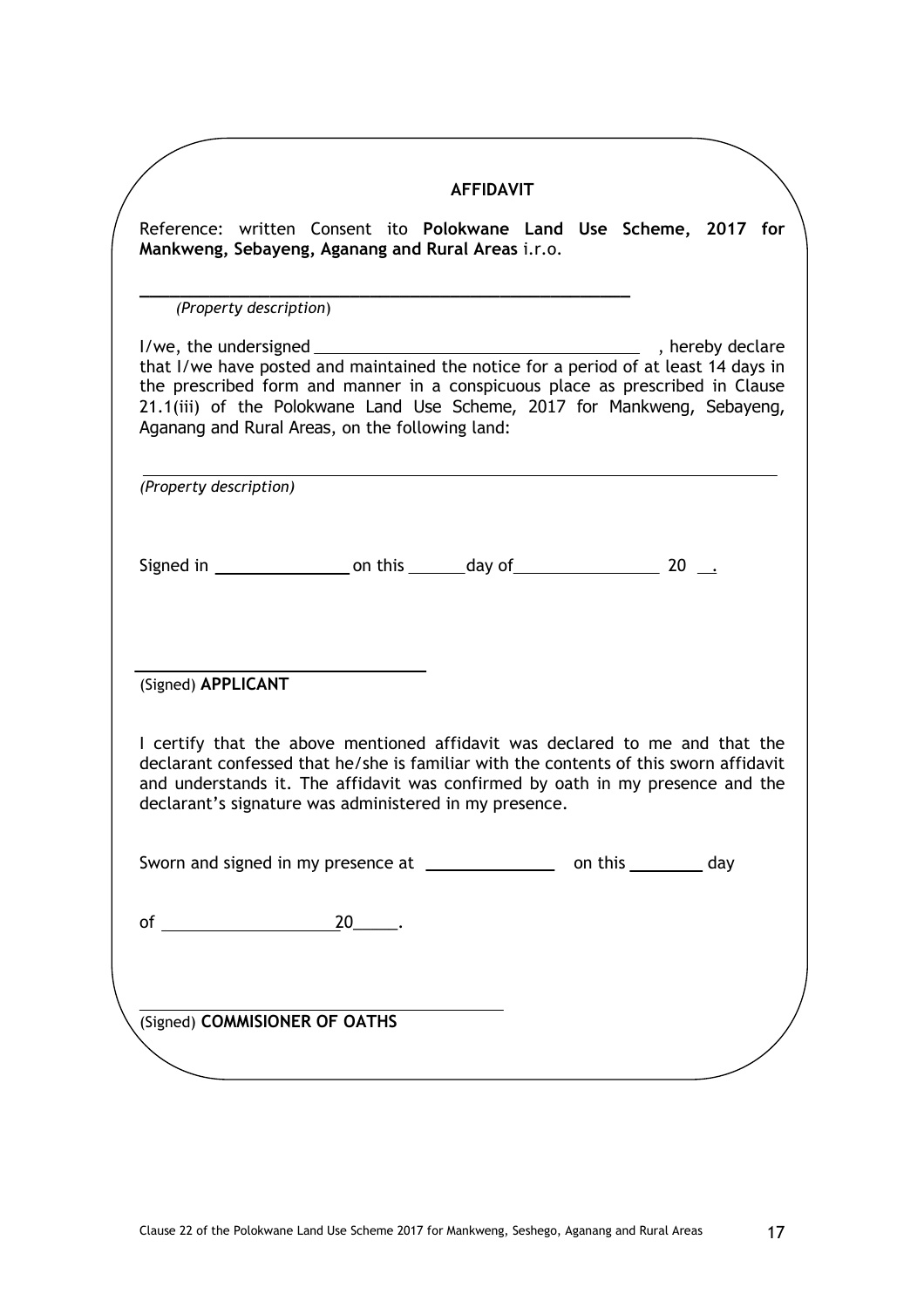Example of Power of Attorney

|                                                                                                                                                                                                                                                                                                                                                                                                                                                               | <b>SPECIAL POWER OF ATTORNEY</b> |        |      |          |
|---------------------------------------------------------------------------------------------------------------------------------------------------------------------------------------------------------------------------------------------------------------------------------------------------------------------------------------------------------------------------------------------------------------------------------------------------------------|----------------------------------|--------|------|----------|
|                                                                                                                                                                                                                                                                                                                                                                                                                                                               | I/We, the undersigned            |        |      |          |
| (Full names)                                                                                                                                                                                                                                                                                                                                                                                                                                                  |                                  |        | (id. |          |
|                                                                                                                                                                                                                                                                                                                                                                                                                                                               |                                  |        |      |          |
| do hereby nominate, constitute and appoint:                                                                                                                                                                                                                                                                                                                                                                                                                   |                                  |        |      |          |
| (Full names)                                                                                                                                                                                                                                                                                                                                                                                                                                                  |                                  |        |      |          |
| with power of Substitution to be my lawful Town Planners and appointed<br>Agent in name, place and stead, to make application in terms of the<br>Polokwane Land Use Scheme, 2017 for Mankweng, Sebayeng, Aganang and Rural<br>Areas read together with Municipal Planning By-Law, 2017, for:                                                                                                                                                                  |                                  |        |      |          |
| The Special Consent of the municipality on the mentioned erf/land, for                                                                                                                                                                                                                                                                                                                                                                                        |                                  |        |      |          |
| (Proposed Use and purpose)                                                                                                                                                                                                                                                                                                                                                                                                                                    |                                  |        |      |          |
| and generally affecting the aforesaid, to do or cause to be done whatsoever shall<br>be requisite, as fully and effectually, for all intents and purposes, as I might or<br>could do if personally present and acting herein hereby ratifying, allowing and<br>confirming and promising and agreeing to ratify, allow and confirm all and<br>whatsoever my said Town Planner and Agent shall lawfully do, or cause to be done,<br>by virtue of these present. |                                  |        |      |          |
|                                                                                                                                                                                                                                                                                                                                                                                                                                                               |                                  |        |      |          |
|                                                                                                                                                                                                                                                                                                                                                                                                                                                               | on this                          | day of |      | in       |
|                                                                                                                                                                                                                                                                                                                                                                                                                                                               |                                  |        |      |          |
|                                                                                                                                                                                                                                                                                                                                                                                                                                                               |                                  |        |      | (Signed) |
| Signed at<br>the presence of the undersigned witnesses.<br>As witnesses:                                                                                                                                                                                                                                                                                                                                                                                      |                                  |        |      |          |
|                                                                                                                                                                                                                                                                                                                                                                                                                                                               |                                  |        |      |          |
|                                                                                                                                                                                                                                                                                                                                                                                                                                                               |                                  |        |      |          |
| $2.$ $\overline{\phantom{a}}$                                                                                                                                                                                                                                                                                                                                                                                                                                 |                                  |        |      |          |